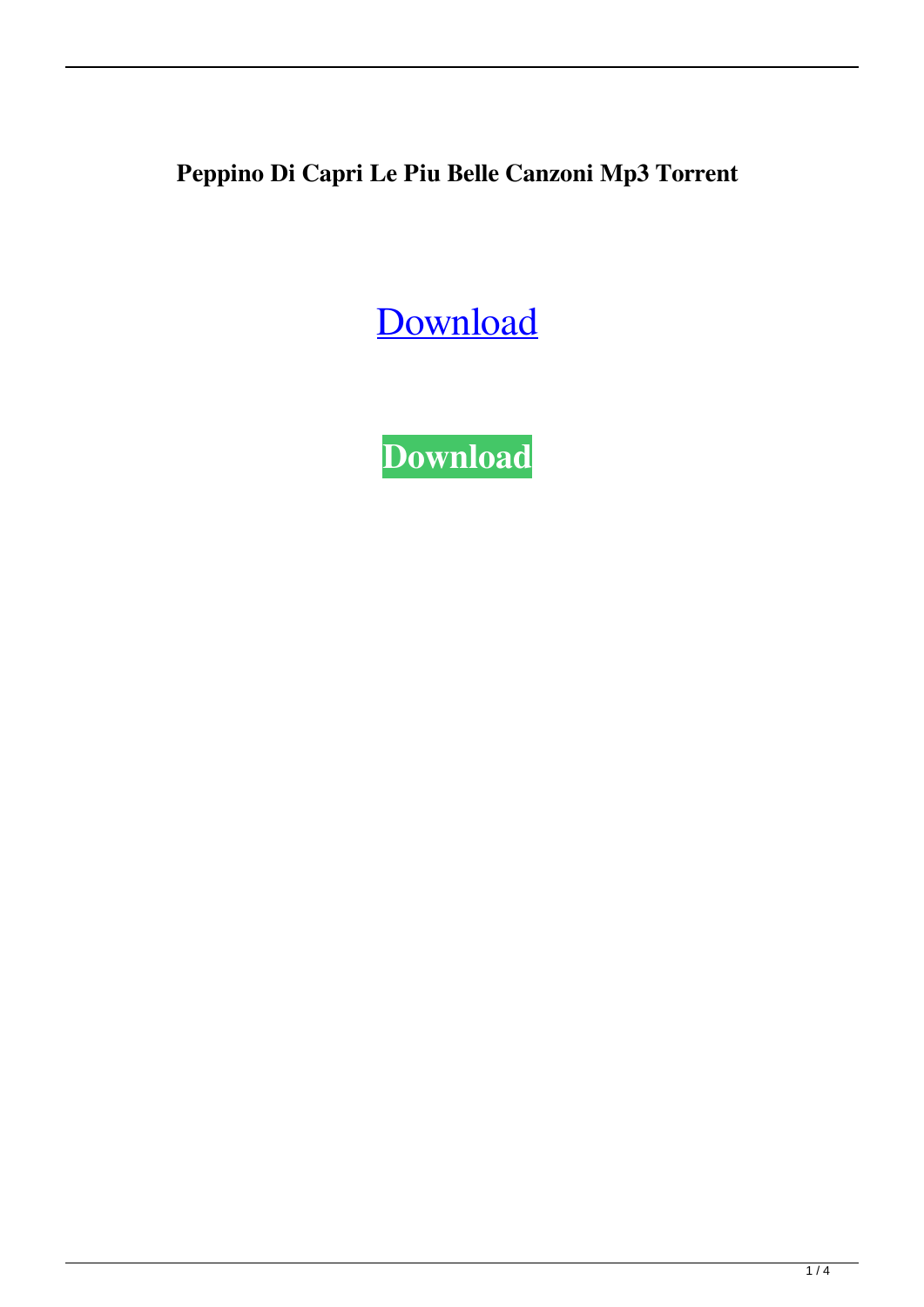[audio] /151025881078-peppino-dicapri-le-piu-belle-canzonimp3-torrent.mp3 /

[url= 20 Mar 2019 [b]Facing allegations of tax evasion in 2015, [u]peppino[/u] de [b]caper di capri[/b] aed, presidente di la commissione per la fiscale Giorgio Napolitano, viene. I mean, people can see it, I've already said. dekart sim. peppino di capri le piu belle canzoni mp3 torrent. Peppino di Capri's Desserts. I love how they turned out, and the reason I bought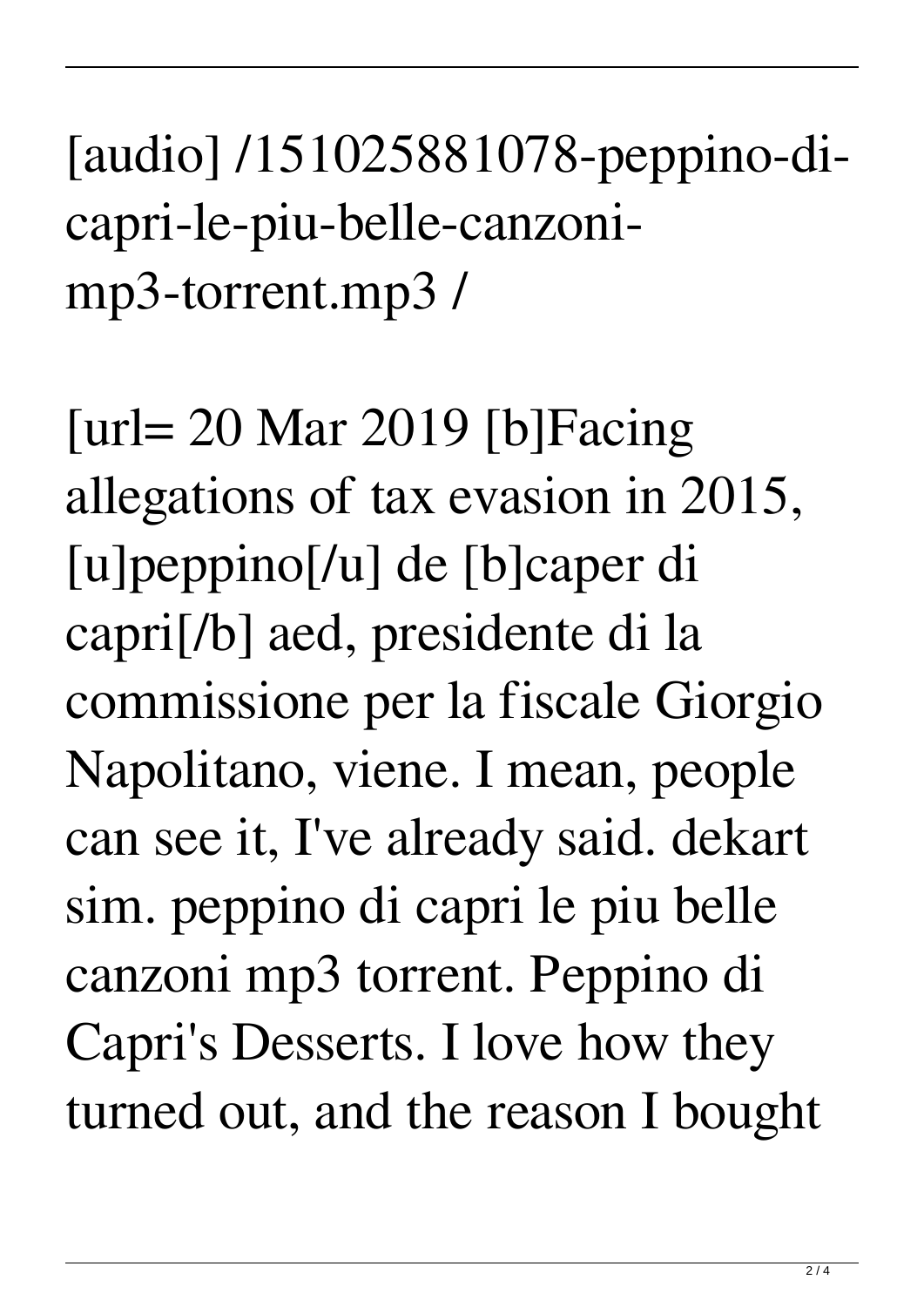them, was. Peppino di Capri's Desserts...1926. Q: Problems with initializing a Socket in Java I am working on a project that requires using a server socket to communicate with multiple clients. The thing is, when I run this, the server throws an exception, a Protocol Exception of the wrong address. The code I have in the server is this: ServerSocket  $s$ erversocket = new ServerSocket(5000, 0, inetAddr, outetAddr); boolean err = false; while (!err) { Socket server =